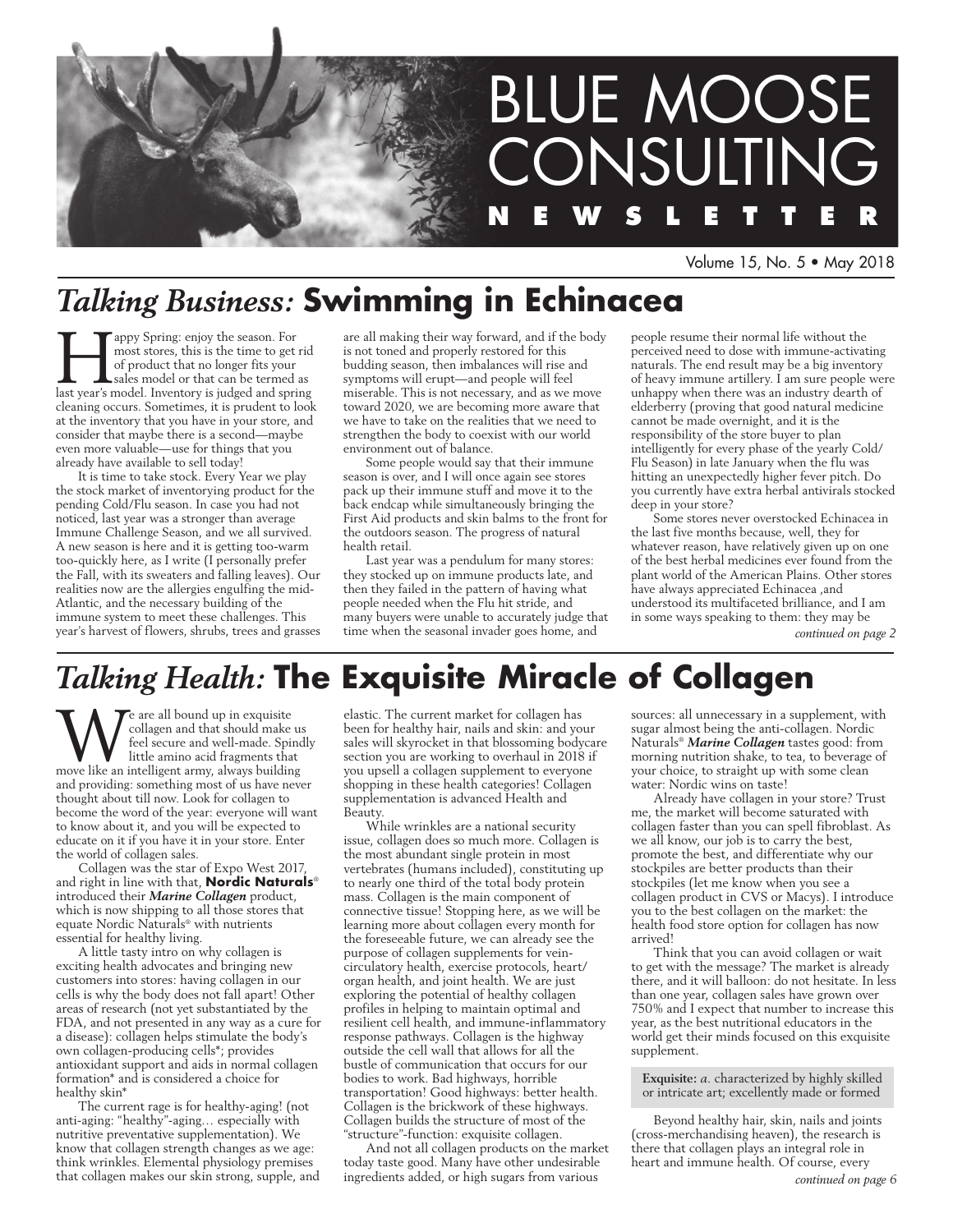#### **Swimming in Echinacea**  *continued from page 1*

swimming in Echinacea right now, because they saw how February began with lotsa sick people and they wanted to have the store medicine cabinets full to offer people the best products available for their immune challenges.

To everyone, this is a friendly reminder that we are still in immune season. I have always used the herbs echinacea, elderberry and olive leaf to teach new store employees about how to present products to a customer. All three superlatives are known antivirals, yet none of the three is perfect for everyone (which is a mistake many stores make). I suggest that if one looks at the more understood secondary actions of an herb, then making choices is often a little easier. In this exercise, it is noted that elderberry is comparatively the most antioxidant-rich of the three; and olive leaf has strong evidence of use for people who are high strung or who have blood pressure concerns; and then there is echinacea. Of the studied use of these three plants, echinacea is the most versatile. Of the three, most of the herbalists whom I have spoken to agree that Echinacea works the most quickly. Echinacea has been shown to modulate the inflammatory activity of the body, and Echinacea has a long and respected use as an alterative.

Echinacea is a respected alterative. To quote Herbal Ed Smith: "Alteratives and depuratives, which are known in traditional folk medicine as blood purifiers, are a very important class of herbs in botanical medicine. These herbs generally act through the lymphatic, glandular and mucous membrane systems, and to a lesser degree through the skin. Their primary action is to favorably alter disordered metabolic and catabolic processes, especially those associated with the breakdown and elimination of metabolic waste. Their related secondary action is to enhance better overall absorption and assimilation of nutrients. Collectively these metabolic and catabolic activities serve to balance and normalize overall physiological chemistry and thereby restore vital health". Again, Ed

teaches well through clear and correct word choices. That is some description! Where can a person find the language of alteratives and the best stuff? Your local community health resource center: the health food store.

To me, at the beginning of a cold or flu, Echinacea's activating actions make it the best choice, but—as I try to encourage a nuanced approach to understanding herbal use—I tell people to story-tell the clear differences of these three herbs (echinacea, elderberry and olive leaf extracts), and let people understand for themselves which of these effective three might work best for them. A person who was nutritionally deficient, or with a weakened digestive system may choose elderberry: a highenergy, fidgety person might make olive leaf their first choice; and a person who could use a little "blood cleansing" (as they say) might benefit more from trying the echinacea first. Of course, that out-of-term word biochemical individuality will be the final decider, but if a person takes this approach of presenting products—then, above all else—they have taught the customer that herbals are multifaceted and have many beneficial uses. They have taught another person the benefits of studying herbal medicine's uses.

Our understanding of Echinacea shows that it is also a first choice of the second seasonal immune season: allergy time! Let's review. Echinacea is an herbal that acts fast when one needs action. Have you ever had Allergies? I grew up with grass allergies and I was miserable in my early teens. I had allergies long enough to tear and sneeze in Georgetown's Dumbarton Oaks on visits there in the early 1980s when I first started working in health food stores. My allergies diminished in my 20s and today I rarely have an allergy outbreak: but I know that they are horrible and debilitating. I also recognize the triggers of high stress, poor rest and exercise, and bad diet. I avoid sugar, a major causal to allergies: and I use good natural preventative health care products.

If I have a bad season this year, I will reach for three proven products that I have become familiar with: **Herb Pharm's** *Pollen Defense*™, **Newton Homeopathics**™

# **ACT NOW for new sales**

#### **Plan for Mother's Day + Beautiful Gifts for All Women**

**From Aroma Land®: a whole new section for your bodycare set** ACT now, and give your customers something NEW. Sale to culminate around Mother's Day! **Facial Serums:** elegant, naturally enhancing with pure essential oils **bring youth back to your skin** 1 oz. serums for nine (9) Skin Types:

INTRO PROMOTION through May 15th (in eaches).

reg. wholesale \$12.49; **on sale for \$9.99**; MSRP- \$24.00

• Cleansing • Dry Skin • Mature Skin • Oily Skin • Normal Skin

• Sensitive Skin • Moisturizing • Toning • Problem Skin

Redesigned labels silver foils + silver + now with an added blend of jojoba, macadamia + olive oil ^ NEW! Facial Serum Skin Repair for men + women

reg. wholesale \$24.99; on sale for \$19.99; MSRP- \$49.99

#### **From Trilogy® Natural Products**

Limited Edition, half bottle intro-size: Perfect for the Season. Buy now, they will go fast….. Gain New Customers with a half-size of the iconic, best-selling Rosehip Oil Antioxidant+ 15 ml.

Half size, half price: FULL POWER. Perfect for travelling + first try use

#### Do Good while supporting Best Skin Health.

Charity Partnership: \$1 donation from every bottle sold will be donated to the Mants'asae Orphanage in Lesotho, a region where Trilogy sourced some of its rosehip seed oil. [www.trilogyproducts.com/us/trilogy-talk/trilogy-gives-back-with-mants-ase-children-s-home.html ]. Mants'ase Children's Home: established in 1979 by the Mophato oa Mants'ase Society, this Children's Home provides both temporary and last resort care for children who have no other safety net. In a country heavily affected by the HIV/AIDS epidemic, the home provides a loving, stable home environment for orphaned or vulnerable children for as long as they need assistance and care. In 2017, the home's staff provided residential care for 54 children at the home. The home's Community Assistance Program also assists 19 families who support 44 children, with 14 children attending the preschool at Mants'ase.



*Pollen~Weeds*, and **Immune Health Basics** *Wellmune WGP*®. I consider Herb Pharm's *Pollen Defense*™ liquid herb extract formula one of their best formulas —Eyebright flowering herb, Goldenseal rhizome & roots, Horseradish root, Stinging Nettle seed, Yarrow flower—and sales prove that many people agree (stock up on this winner now).

That said, I also use Echinacea daily at this time of year. I consider Echinacea an herbal superstar, and it is one herb that I almost always have close, 365 days a year. As my years of service to the natural foods movement stack up, I am probably considered an old geezer: I like to think I am earning the distinction of being wise! I remember when Echinacea was everything in our industry, and I remember a time before the Herbalists of the American Herbal Renaissance carried Echinacea to the forefront of our herbal toolbox. I am fairly certain that when I started my first job in a health food store a block from Dupont Circle in 1981, that Echinacea was not one of the better-known herbs we sold: we may not even had stocked it that Summer when everything natural was all new to me. Quickly, things changed. Other health retail veterans will remember how Echinacea caught fire. Echinacea was the Herb of Winter, and people liked the actions and results, and stores were prosperous.

Echinacea never hit stride as a top-choice for Allergy Season though, and I have considered that a sad truth with every passing year that I learn more about Echinacea. But, every year each one of us learns something new and we gain new wise ways to help our communities: why don't you consider Echinacea as one of the Herbs of Spring in your store too? Especially if you have a good inventory readily available. Echinacea wakes up immune activity if the body's own natural defenses are lethargic or worn down like a drained battery. Echinacea is another good herbal food to add to the body if inflammatory response is firing incorrectly and the body is sparking too much histamine and other inflammatory responders. Visually, the image is experiencing less sneezing, wheezing, and running mucosal everything!

Most importantly to me, Echinacea is a gentle, safe and yet very effective alterative. Think about it, when is the body most in need of an alterative? In the Spring, yes. So smart directions would lead to everyone using Echinacea as a seasonal alterative, along with other alterative favorites (that you should be highlighting at this time): burdock, dandelion, turmeric—and for deeper cleansing, wild indigo.

It is partially about the glass being half full or half empty, and partially about the health of the immune system. If the body is chock full of metabolic waste (think cell cleansing, tissue cleansing, stifled liver, bad habits, slow metabolism, poor elimination and a flunking microbiome), then obviously the ability of the body to thrive in an environment of allergens is seriously limited. Unfortunately, people are misdirected to drug-store OTCs which switch off natural body functions for symptom relief, and the body's ability to work as built then becomes further challenged over time. The logic of health should lead people to get rid of some of that metabolic waste that has built up over the winter, to cleanse with the seasons: a concept we have always promoted in the natural health food store, through alteratives like Echinacea and the use of bitters.

So this Spring, maybe you should consider stocking up and promoting Echinacea as a primary herb support for the Season. Understand Echinacea, and it will sell well all year round. Happy Spring! ❂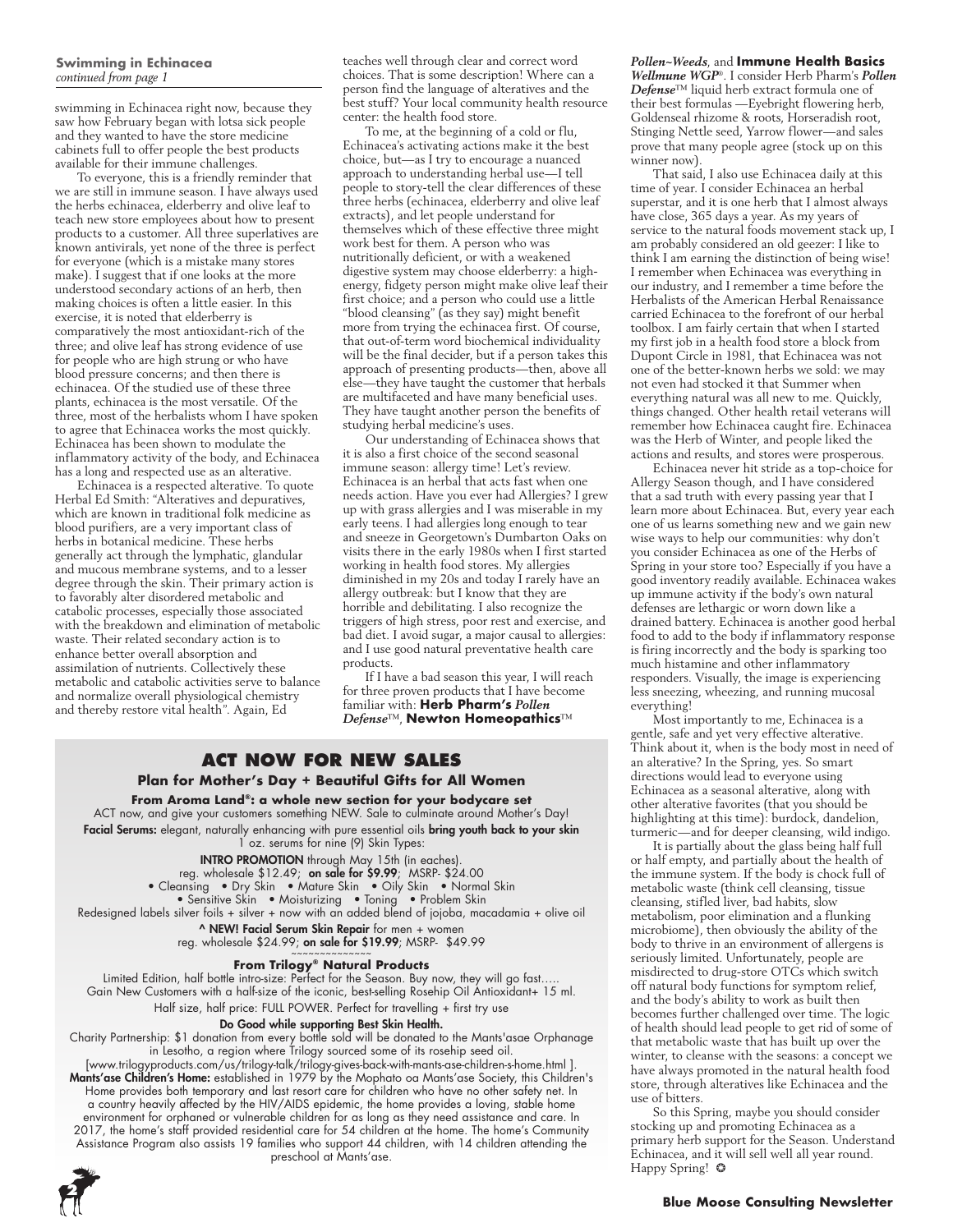# INEWTON thics

**Nurturing Naturally Since 1987** 

#### May 2018 Promo: **20% OFF select OTC formulas**

 $\sim$  Liquid or Pellet complexes listed below^ (Qty. 4+ per SKU)^ • **Bug Bites**~**Itch Stopper • Breast Care** 

#### **• Fatigue Fighter • Food Allergy**~**Additives**

May Promo Items: consider stocking liquid and pellets for summertime travel *Bug Bites~Itch Stopper* (N038) for symptoms associated with bites + stings such as pain, burning, itching

+ swelling. *Breast Care* (N064) for associated symptoms such as breast tenderness, nursing discomfort and premenstrual swelling

**Fatigue Fighter** (N050) formulated for symptoms of mental and physical exhaustion associated with<br>**Food Allergy~Additives** [illness, stress, emotional sensitivity and low energy.<br>**Food Allergy~Additives** [illness, stress,

carmine, Copper/Chlorophyll complex, Green S, Sodium benzoate, Potassium benzoate, Propyl<br>p-hydroxybenzoate, Sodium metabisulphate, Orthophenylphenol, Sodium nitrite, Sodium nitrate, Ascorbic<br>| acid, Sodium mono/bi/triphos Chicken, Turkey); Shellfish (Clam, Crab, Oyster, Shrimp, Scallop). Allersodes 15x: Food~Spices - Allium<br>cepa (Red onion); Cynara scolymus (Artichoke); Fish (Trout, Cod, Haddock, Tuna, Salmon, Herring);<br>Fragaria vesca (Wild Cashew, Hazelnut, Peanut, Walnut); Spices (Allium sativum (Garlic), Caffeinum (Caffeine - chocolate,

coffee, tea), Capsicum annuum (Cayenne pepper), Cinnamomum (Cinnamon), Mentha piperita (Peppermint), Nux moschata (Nutmeg), Saccharum officinale (Sucrose), Sinapis nigra (Black mustard), Thiosinaminum (Mustard seed oil), Zingiber (Ginger))

^ Cannot be combined with other discounts. Monthly promos will be advertised through the newsletter = website/social media pages

#### *Carry the pellet options of the best-sellers:*

(average pellets in 1 oz. glass bottle =  $625-675$  pellets by weight)

Spring-time to upgrade your 1st Aid set: Newton Homeopathic Creams • Arnica Lotion • Trauma Lotion • Bee~Bug Bite Cream • Hemorrhoid Lotion

These statements have not been evaluated by the Food and Drug Administration. This product is not intended to diagnose, treat, cure or prevent any disease.

#### **Price Increase effective April 6, 2018**

• First increase since 2016: six years • All Newton formulas (OTC) are 50% margins • By dosages, Newton is still the best value compared to other homeopathic brands • 1 oz. liquid OTC Complexes \$8.00 to \$9.00 • 1 oz. pellets \$9.50 to \$10.50



*Spring Marks Renewal: Healthy Aging & Vitality with Aloe Life® products!*

# **MAY Monthly Specials**

Mix & Match, sale items listed below **12 items minimum for 15% OFF 24 items maximum for 20% OFF**

• Aloe Gold Organic Juice Concentrate 16 oz. • Aloe Gold Organic Juice Concentrate 32 oz.

- Aloe Life® Orange Papaya Juice Concentrate 16 oz.
- Aloe Life® Orange Papaya Juice Concentrate 32 oz.
	- Aloe Life® Cherry Berry Juice Concentrate 16 oz.
	- Aloe Life® Cherry Berry Juice Concentrate 32 oz.
		- Aloe Life Leg & Vein Gel Spray 2 oz. ~~~~~~~~~~~~~~~~

#### **Get Ready for Summer Aloe Life® Leg & Vein Gel Spray by Aloe Life®**

• for Women & Men

- reduces discomfort & unsightly veins, bruising & swelling, from head to toe
	- 60 days to more beautiful legs!

#### PRODUCT NOTES:

~ Aloe Life® Price increase effective April 01, 2018 The Aloe Juice Concentrates prices all remained the same. Speak to your BMC Rep for info on Price increases ~ wanna save everyday? \$\$ buy smart. 72 piece orders always

#### **15% OF**

Aloe Life #1 Herbal Superfood • Whole Leaf Aloe Vera Juice Products *Aloe Vera is FOUNDATIONAL TO HEALTH* 



### *NEW* **Herbs on the Go Promotion**

**Up to 25% off! Two ways to Save over 92 days! May 1 — July 31**  PROMO PARAMETERS for two promo brackets Feature Products + Bonus Products: **MIX & MATCH any 12-24 of the Featured Products for a 20% discount MIX & MATCH any 25+ of the Featured Products for a 25% discount**  THROUGH JULY 31st. GROW BUSINESS with these items:

FEATURED ITEMS: Best-sellers, and the new hot Herb Pharm-quality Sprays. New exciting technology, inviting flavor without compromise will bring in new customers for quick-spray<br>support for stress, sleep, immune support and digestion. Afterall, we want to encourage<br>people to take herbal products! **Herbs on** with appropriate herbs, find a good flavor and in a spray format; in every way, as clean as possible with no added flavors of sugars. Always non-GMO, from a Certified-B Company!

Formulated with taste in mind!<br>• Herbs on the Go™ Daily Stress • Herbs on the Go™ Bed Time<br>• Herbs on the Go™ Now Nausea • Herbs on the Go™ Immune Season The winning options are the counter display + cross-merchandised

#### **ADDITIONAL Featured Items:**

Super-sellers (Herb Pharm® offers you dominant sales performance in the category for)<br>• Ashwagandha 1 + 4 oz. • Turmeric Organic whole root liquid extract 1, 2 + 4 oz.<br>Mix & match 12-24 of items above, and the Promo is 20 **Mix & match 25+ of items above and the Promo is 25% off for 92 days BONUS ITEMS:** Meet the discount levels by ordering the necessary number of Herbs on the Go and you can order any number of Bonus Products that will also qualify for the same discount as the Bonus Items on your order. No minimums after the initial buy-in is accomplished! Easily absorbed liquid extract blends. Consider the larger sizes!<br>Inflamma Response™ 1 oz. • Inflamma Response™ 2 oz. • Inflamma Response™ 4 oz.<br>• Adrena Soothe™ 2 oz. • Adrena Nourish™ 2 oz. • Adrena Uplift™ 2 oz. https://aviva.herb-pharm.com/ adaptogen blends by Aviva Romm, MD • Asian Ginseng 1 + 4 oz. • Eleuthero 1 + 4 oz. • Eleuthero Glycerite 1 + 4 oz.<br>• Rhodiola I + 4 oz. • Benter Bitters T<sup>on</sup> Bitters There is the Research of the set of the Section of the Section of the Section of the Sect *Stock all these Skus and be rewarded for saving the world!!* Do yourself a favor with this 50%-margin line and pass along the discounts! A personal favorite, because of quality of herb, manufacture, and quality-certitudes Inflamma Response™ - three (3) sizes, for the practitioner + savvy health fan: 1., 2 oz, 4 oz. Proprietary extract blend: Turmeric rhizome^, Chamomile flower^\*, Meadowsweet leaf &<br>flower^, Licorice root + stolon^, St. John's Wort flowering top~\*<br>why I love Herb Pharm: (1) ^ means Certified-Organic: (2) \* means Fres a huge difference: (3) ~ means sustainably-wildcrafted

Not represented by BMC in NJ

# NORDIC®S-**COLLAGEN HAS ARRIVED**

Collagen was the star ingredient of Expo West 2018. Sales of Collagen grew over 750% in last 52 weeks

Why? Having collagen in our cells is why the body does not fall apart! • Helps stimulate the body's own collagen-producing cells\* • Provides antioxidant support and aids in normal collagen formation\* • For healthy skin. The rage is for anti-aging! We lose collagen as we age: think wrinkles Collagen makes our skin strong, supple, and elastic but does so much more. It is the most abundant single protein in most vertebrates (humans included), constituting up to nearly one third of the total protein mass. Collagen is the main component of connective tissue! + of course, not all collagen is alike

**Why Nordic Naturals®? Customer confidence: a name everyone trusts**  Marine Collagen Peptides with Vitamin C for Healthy Skin from Nordic Naturals® - • Type 1 collagen from sustainable wild-caught Arctic cod. A cleaner source: manufactured in Norway • full-disclosure Certificate of Analysis for every bottle: verification. No unknown sourcing;

tested ingredients—this is a differentiating advantage: https://nordicnaturals.com/cofa/<br>• dissolves easily in warm or cold liquids • Mild strawberry flavor (sourced from real fruit): with stevia<br>glycosides: no fishy taste

# • 4 grams of protein in 2 teaspoon serving-size + Vitamin C from acerola juice

• The highest-quality Type 1 Collagen; easily absorbed\*; sugar free<br>
• Type 1 collagen has a higher prevalence of glycine-proline-hydroxyproline units<br>
• Easily-absorbed: small, bioactive peptides are easily absorbed and h acids or fewer. Collagen holds everything together.<br>M**ant protein?** collagen supplements are a step-above; Athletes: think quickened repair. ~

**Extracellular homeostasis:** collagen is important for the environment bordering the cell membrane.<br>Collagen binds our cells together.<br>• Arterial wall integrity: collagen and elastin are part of the Circulatory-system equa

• **Healthy skin at every point in the aging cycle:** sufficient collagen and elastin help maintain skin<br>flexibility and strength. When the degradation of collagen outpaces the rate of replacement, signs of<br>aging may become

**Nordic Naturals® Marine Collagen Peptides: Type 1 Bioactive Peptides**  Cross-merchandise in the Sports Nutrition space, the Heart-Circulatory set, the Anti-Aging section, and endcapped in front of your Bodycare aisle. Collagen is foundational to every skin-care protocol. If 2018 is your year to get more rings from your Bodycare aisle, now is the time to educate on supplemental<br>collagen: and the time to recommend the best, Nordic Naturals® a line the protects your business with<br>the strictest M.A.P. \* These statements have not been evaluated by the Food & Drug Administration. This product is not

intended to diagnose, treat, cure or prevent any disease.<br>Not represented by BMC in NJ, NC, SC, VA, WV & Philadelphia area

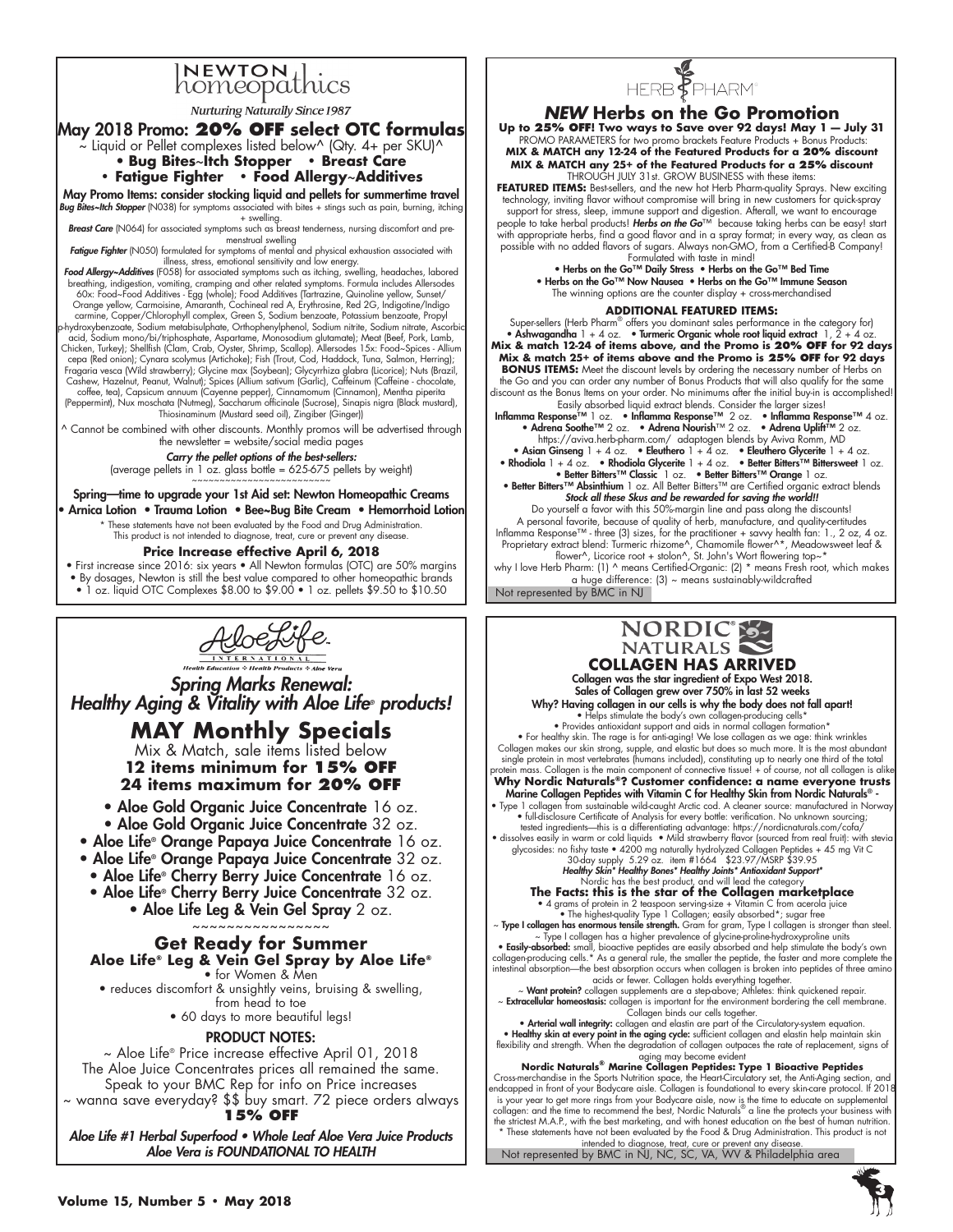

# **OPTIMAL SPRING FOOD CHOICES RAW ORGANIC FOODS**

Carry products you believe in, that people will return to your store for; with no artificial pricing: just enzyme-rich nutrition

### **Build a Wall of Juvo with Nutrient Dense Food**

- Natural Raw Meal Canister<sup>^</sup>
- Raw Green Superfood Can
- Raw Green Protein Can^
- Raw Meal Fantastic Berry<sup>^</sup> • Raw Green Grass Bottle
- Raw Meal Green Apple<sup>^</sup>
- Raw Meal Vanilla Chai^
- 
- ^ Also available in 10-packet, single-meal sizes Perfect for register placement + On-the-Go shoppers ReJUVOnate Yourself!

**Wellinhand** 

**May 2018 Promotions 10% OFF** 

direct orders/ independent stores

- **Bug-A-Boo!™ Eucalyptus Thyme Bug Repellent 2 oz.**
- **Bug-A-Boo!™ Vanilla Rosemary Bug Repellent 2 oz.**

### *Scare Bugs Naturally!*

All-natural ingredients that you will love & bugs will hate!

Unlike conventional bug sprays made from toxic chemicals, Wellinhand's Bug-A-Boo!™ is a safe, all-natural alternative for children + adults.

Enjoy the great outdoors without the threat of mosquitoes, gnats, or other critters. Our refreshing oil-free spritz is perfect for cooling off anywhere, indoors or out, and the light formula is suitable for even the most sensitive skin.

#### www.wellinhand.com/products/bug-a-boo Certified vegan and cruelty-free. 100%

natural. Free of preservatives, chemicals, and synthetic ingredients. Handcrafted in small batches for freshness and effectiveness.

- Women-owned
- Locally-manufactured in small batches in Forest, Virginia
	- All Wellinhand products 'guarantee satisfaction'.
- The cleanest topical answers available Relief is Wellinhand!



**The Effervescent Nutrition Revival of 2018 Oxylent® Shippers are Shipping + they are Beautiful**

#### **5-in-1 Multivitamin Supplement Drink Shipper**

24 boxes per shipper (small floor footprint) 6 each of: Sparkling Berries; Sparkling Mandarin; Variety Pak; Sparkling Blackberry-Pomegranate *Coming soon:* 200-count single serve packet shipper display. This will be BIG (talk to your BMC Rep about participating) ~~~~~~~~~~~~~~~~~~~

# **Oxylent®: a leader in best nutrition**

*NEW items: make the change you need for success!* **• Immune Oxylent<sup>®</sup>** 'cause Spring is a Season<br>Oxylent® Immune Boosting Effervescent Drinks four (4) Boosts:

~ Blackberry-Lemon ~ Raspberry-Lemon ~ Tangerine-Lemon ~ Immune Oxylent® BOOST ~ Variety Pak

SRP for packet - ,99; box SRP = \$25.95 (UPC on box + on packet)

**• Oxylent® Men's & Women's Multivitamin & Mineral + Superfoods** 

~ Women's Multivitamin & Mineral + Superfoods 90s ~ Men's Multivitamin & Mineral + Superfoods 90s

**^ Oxylent® modern, exciting Antioxidants** ~ Restorative† Formula + Antioxidants

~ Memory† Formula + Cognizin®

Check out the formulas: ALL 4: veggie caps, NON-GMO. Gluten + Dairy-Free. Magnesium Stearate FREE

**May Promotion Immune Oxylent® 15% OF** • Prenatal Oxylent® • Children's Oxylent® • ALL Oxylent® 30- serving canisters ^ discounts are not given automatically. \$150 for May discount. Free Shipping is at \$200

# **Planning your first order? Consider the Facial Oils**

- Certified Organic Rosehip Oil
	- Rosehip Oil Antioxidants+ • Rosehip Oil Light Blend
- Rosapene™ Radiance Serum
- Very Gentle Calming Serum
- Very Gentle Restoring Oil
- Age-Proof Line Nutrient Plus Firming Serum

*and the two absolutely-loved* • CoQ10 Booster Oil

#### • Active Enzyme Cleansing Cream

### **Trilogy says that skincare should be simple:**

• Cleanse & exfoliate **SIMPLE**  (creams, gels + masks)

• Repair & restore **PURE** (oils + serums) • Hydrate & nourish **VITAL** (moisturizer)

MADE IN NEW ZEALAND & loved

everywhere! All rose hip products are 80% minimum fatty acids

**The world's most-awarded beauty oils: 182 awards**

One bottle of Trilogy sold every 22 seconds somewhere around the world

*Trilogy: High-performance, certified natural skincare products* 

# www.trilogyproducts.com/us/category/how-tos.html/



#### **SPRING is Probiotic Season** As everyone talks about Probiotics, Stay Informed. The conversation is switching away from CFUs

Science is understanding the power postbiotics provides to human health. Don't get distracted by the numbers game: they are a distraction!

1. Centrifugal probiotics are limited, and not fully active

2. Lyophilized probiotic bacteria cannot make postbiotic materials

Healthy Bacteria are little chemical-making factories: • Dr. Ohhira's Probiotics® have SYNERGY: they already know how to co-exist

• Dr. Ohhira's Probiotics® bridges fermented foods and probiotics: 'Virtually all other probiotic supplements on the market are cultured in hours on either dairy or soy.'

• Yes! Dr. Ohhira's Probiotics® is a three-year fermented whole food, and is the only probiotic that feeds the entire microbiome. Dr. Ohhira's Probiotics® have new striking labels, which express the differentiation of this whole food probiotic.

NOW AVAILABLE in 4 veggie cap sizes: 10 ct., 30 ct., 60 ct., + 100 ct. caps ~~~~~~~~~~~~~~~~

Beauty Bar™: 7 years in a row: there is no comparison **'Best of Natural Beauty' Award 2018**  Dr. Ohhira's Probiotic Kampuku Beauty Bar™ Named Seven-Time Winner of Better Nutrition Magazine's 'Best of Natural Beauty' Award www.essentialformulas.com/regactiv

Dr. Ohhira's Probiotics*®*

A company committed to discovering and distributing groundbreaking, scientifically advanced dietary supplements from around the world



The best in baim for the world **A Classic May Deal for Mother's Day CLASSIC SUN PROTECTION 15% Off invoice**

Direct orders. Independent stores only Eco Lips® sunscreen lip balms were created with a combination of organic oils, Fair Trade Certified™ cocoa butter, Fair Trade Certified™ coconut oil, and aloe leaf extract to protect your lips under the harshest conditions. Whether it's sand and surf or icy peaks, these products will keep the sun out, and the moisture in.

Eco Lips Classic SPF

• in box displays • in Reach-in displays • in hanging cartons

+ with options offering Eco-clips for outdoor lip care ~ Convertible Displays 36 pcs

- Berry SPF 15 Mint SPF 15 Sport SPF 30 • Assortment (12 each) # 00010
	- ~ REACH-IN Displays 48 pcs
- Berry SPF 15 Mint SPF 15 Sport SPF 30 • Assortment (16 each) #0014

~ REACH-IN Displays 30 pcs

• Berry - SPF 15 • Mint - SPF 15 • Sport - SPF 30 • Assortment (16 each) # 0014

~ Lip Balm with Eco Clip Reach In Displays 30 pcs • Mint SPF 15 + Eco Clip • Berry SPF 15 + Eco Clip • Sport SPF30 + Eco Clip

• Assortment (10 each) # 00018

- ~ Hanging Cartons 24 pcs • Berry SPF 15, Carton • Mint SPF 15, Carton
- Sport SPF 30, Carton ~ Hanging Blister Packs with Eco Clips 12 pcs • Mint SPF 15 + Eco Clip

• Berry SPF 15 + Eco Clip • Sport SPF30 + Eco Clip

The Best Lip Balm for the World

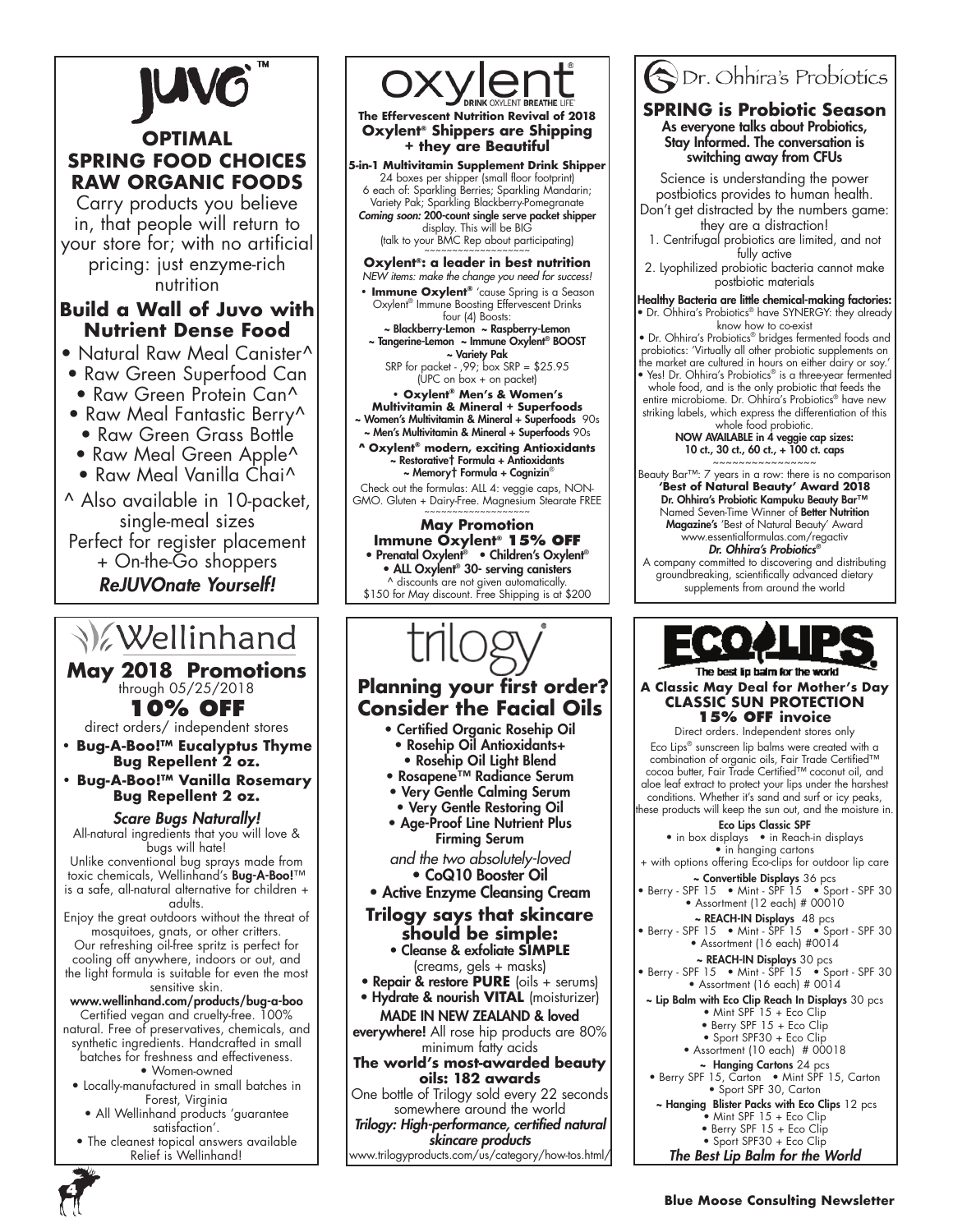# bodyceuticals

# **May Deals**

*Make Calendula a Skincare Superstar in your store this Season* • **FREE 1 oz travel Ink Pot with purchase of Ink Pot or Ink Stik 6-pak counter displays**

**• Buy 3 Vanilla + Avocado Body & Hair Oil 3.5 oz get 1 FREE • Banana Lip Balm 12 count display for** 

\$20! Reg. \$42.

**Product Notes:** ~ It's back! Pink Grapefruit Body & Hair Oil 2 oz!

(formerly BodyCocktail) ~ Q1 2018 Product Releases: recreate your bodycare set with the best…

• Neroli + Calendula Firming Crème ^ Face ^ Neck ^ Decollete Firming Crème with DMAE + Hyaluronic Acid

• Berry Beauty Drops (Raspberry or Blackberry) Berry Beauty Drops - DAY

Pacific NW Raspberry Seed Illuminating Beauty Drops Berry Beauty Drops - NIGHT Pacific NW Blackberry Seed Restorative Beauty Drops

• Charcoal + Bamboo Facial Cleanser! \* Exfoliating \* Detoxifying 2 fl. oz. (exciting) ~~~~~~~~~~~~~~~~~~~~~~~~~~~~

#### **How CLEAN can You GO!!** *Bodyceuticals is Special:*

USDA Certified Producer/Grower AND Processor/ Manufacturer. A 15 year history of using premium Certified Organic & kosher ingredients

A BMC Staff Favorite: Please love to grow the line! ~~~~~~~~~~~~~~~~~~~~~~~~ www.calendulaskincare.com • www.bodyceuticals.net www.facebook.com/Bodyceuticals

www.instagram.com/bodyceuticals\_calendula/ www.pinterest.com/bodyceuticals/ https://twitter.com/bodyceuticals\_www.calendulaskincare.com



**Back-to-Back "Immune Seasons"** • Allergy Season is progressing up the East Coast + it will be BIG

• Be Kind to your Immune System: enhance its boosting ability

**WellMune WGP® Immune Health Basics®**

*Immune System Activator*

**Buy 12 bottles of the 250 mg/30 ct. caps + get 2 bottles free**

LOOK FOR THE BRIGHT NEW LABELS ^ Store members who sign up + complete *Learn More + Earn* FREE product training module [two videos] will receive a **FREE 250mg/30ct bottle**)

**May, the intersection of Immune Health + Sports Nutrition!!** The Newest powerful antioxidant *featuring* 

*Abigenol®* European Silver Fir Bark extract **Rev•Up Wellness™ DEFENSE** with Wellmune**® Rev•Up Wellness™ ENDURANCE Rev•Up Wellness™ VELOCITY** with Wellmune**®**

Rev Up Wellness® Selected Among Top Multivitamins at SupplySide® West CPG Editor<sup>i</sup>s Choice Awards.<br>~~~~~~~~~~~~~~~~~~~~~~~~~~~~~~~

#### **Opening Order for new stores Rev•Up Wellness™** (30 blister-pak tablets in a box) **INTRO DEAL: 2+1 for any/all of the 3 SKUs** Ask your BMC Rep for ways to get other discounts with Promotions!

^ These statements have not been evaluated by the Food and Drug Administration. This product is not intended to diagnose, treat, cure or prevent any disease



#### **Sure CBD companies are arising a dime a dozen but one is truly gaining traction** *BMC is your best CBD company!!*

**we are opening new accounts weekly!** \* *Enter the CBD market* with a company trusted through 31-years of business in the natural channel to health food stores. \* offer the best, called *C-Verified Hemp!*

\* a website to base your CBD business on: cvhemp.com

**C-VERIFIED HEMP PRODUCTS** are best-sellers in many stores *"My sales of CBD are keeping my doors open…"* Aroma Land advises using the term Hemp Extract **GAIN A NEW CUSTOMER:** 

• Athletes can feel Hemp Extract + fearful of testing for THC • Offer a C-Verified Hemp Extract that has Zero-T • YOU CAN GAIN THOSE Sports Nutrition sales!!

**C-Verified Hemp™ the VeryBEST CBD**<br>• always THC Free [no-"T"]<br>• batch verified levels of non-GMO CBD ["C"-Verified] • legal hemp, grown in America (Colorado)

• environmentally-friendly extraction process • State-of-the-Art Laboratory • Full Traceability through every step of the process • C-Verified Full Spectrum C Hemp Extracts • C-Verified Hemp Balms – jar:

Balm – Cool Balm – Warm Balm – Soothing ~ C-verified Daily Caps 30 softgel capsules 10 mg + 25 mg • C-Verified Hemp Cream tubes: 3 sizes *C-Verified is full spectrum CBD: No-T.*

~~~~~~~~~~~~~~~~~~~~~~~~~~~~ **They are back: Aromaland Wellness once again is selling two types of products** ~ Full-spectrum Hemp extract (above) and now **~ CBD Micro Extracts** Ask your BMC Rep how you can sell this product too! ~ CBD Micro Extracts

~ CBD micro-infused Cream tubes: 3 sizes

# **MushroomScience MAY PROMOTION\***

**Reishi Super Strength extract caps** Reishi Gano 161® Certified Organic\* 400 mg hot water extract 12% polysaccharides

#### 4% triterpenes 90 veggie capsules **4 ea. = 10% 8 ea. = 15%**

**12 ea. = 20%** Best price on the market for the most product, the highest quality with an excellent margin .<br>Not combined with other specials

~ Must mention 'BMC May Promotion' when ordering ~~~~~~~~~~~~~~~~~~~~~~~

*Mushroom Science manufactures and distributes the only complete line of guaranteed potency mushroom supplements in North America.*

#### **Reishi Mushroom Extract THINK LUNGS + LIVER + Spring Energy**

Called the mushroom of immortality in ancient Ch Reishi is the most revered herb in all of Classical

Chinese and Japanese medicine. Used daily as a tonic in ancient China and Japan, modern research has focused on the use of Reishi extracts for immune support

and supporting liver health.\* Mushroom Science® Reishi Super Strength Extract is the most potent Reishi supplement available in North America using a two-step extraction process first, hot water extraction followed by an ethanol (alcohol)/ hot water extract to gain the beta glucans and triterpenes. Four (4) reasons Mushroom Science® products are better 1). Hot water extract 2). Wood grown

3) Research validated 4) Best Value!

\* These statements have not been evaluated by the Food & Drug Administration. This product is not intended to diagnose, treat, cure or prevent any disease.

*Setting the standard for quality in medicinal mushrooms since 1994! https://mushroomscience.com*



*Lavender for Spring and Mother's Day* The Bodycare Collection Lavender 12 oz. bodycare. 50%-margin line Clean affordable + not through distribution. • Shampoo • Conditioner • Hand & Body Lotion • Shower Gel • Massage & Body • Bath Salts 20 oz. With pure, therapeutic-grade Essential Oils of Bulgarian

Lavender, Lavendin, Orange, Geranium, Cedarwood, Marjoram, and Frankincense. Products that exceed EU osmetic Directive Guidelines. Quality, Value, Performanc

**Buy 3 ea. per SKU = 10% OFF Buy 6 ea. per SKU = 15% OFF Buy 12 ea. per SKU = 20% OFF** 

**Essential Oil Promotion: 10% OFF in units of 3 ea. 10 ml** • Lavender French • Lavender Bulgarian • Tranquillite Blend w/Lavender • Take 5 Blend w/Lavender

**Lavender Terracotta Candle Sale 10% OFF** per-4 candles boxed in one set (same shape)

• 'Cup' candle 7.6 oz. • 'Amphora' candle 7.4 oz. • 'Classic' candle 7.1 oz.  $\bullet$  'Elegance' candle 8.1 oz. (2 wicks)

> **• Lavender Floral Water 2 oz. Buy 3 each, get 10% OFF**

Lavender Bar Soap 10% OFF with 6 units each Vegetable glycerin base with Shea Butter & Vitamin E, scented + enhanced with an exclusive blend of pure Essential Oils of Bulgarian Lavender, Lavendin, Orange, Geranium, Cedarwood, Marjoram and Frankincense. Long-lasting lather.



# **Surya Brasil Ecocert®-certified Organic Nail Polish Remover**

Made of environmentally-friendly ingredients including vegetable glycerin and organic vegetables. Enriched with organic Argan oil, Buriti oil, Pataua oil & Vitamin E to provide nail and cuticle hydration, prevent dryness + white spots on the nails, and preserve healthy<br>and strong nails! Without Acetone. **Does not contain** 

Acetone, BHT, Formol, Glycols, Mineral Oil, Parabens, Liquid Paraffin, Silicone, or Toluene. Free from ingredients of animal origin& never tested on animals. 3.38 fl. oz.



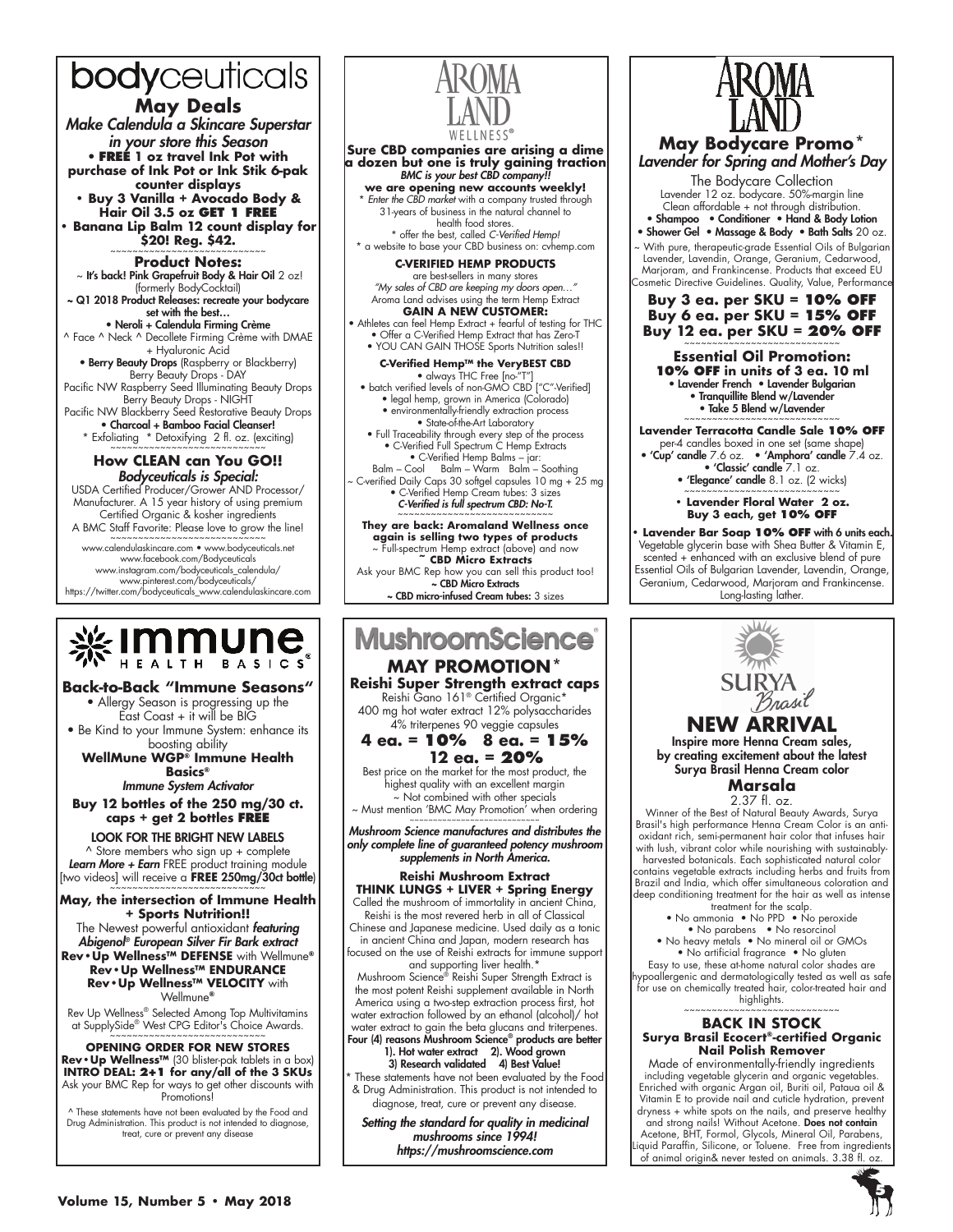#### **The Exquisite Miracle of Collagen**  *continued from page 1*

store should temper the messaging that they share here, but the tensile strength of Type 1 collagen, gram for gram, is stronger than steel. Most heart problems are caused by poor arterial health. If I am purposefully tending to my heart and circulatory system, I want some of that! Collagen is fibrous insoluble triple helix protein banding with a primary purpose of helping the tissue stretch—think the architectural promise of modern, high-rise buildings that promise they can live/move and withstand resistance in the environment—allowing and animating the actions of our life. Thinking this way, I would like the collagen formed from animals that swim and dart and turn with circus-like ability: make mine fish!

Collagen protects our bodies in a way I can only describe as that of a mother's womb. The only way out for malignant cells to expand is by eating through collagen: if the city of collagen that is our body is powerfully made, the enemy will have a harder time taking over. Science will spend decades trying to figure this out, and prove it: we already know it now. Collagen is a #1 immune support nutrient!

You need vitamin C for your body to take these peptides and make collagen: the presence of Vitamin C facilitates the health, formation

#### **SPRINGTIME REVIVAL, HOMEOPATHICALLY Time to Encourace Jump-Start Your Health!™**

Tri-Homeopathic System™ *Three Ketys to Health: ~Detoxification ~Digestive Balance*

*~Joint Health Multiple symptoms, but not sure where to start? Making Smart Decisions to prepare for Spring?*

Offer this unique 3-pc. Kit. Three 1 fl. oz. glass bottles

#### **Begin with NEWTON's Jump-Start Your Health!**™

Clear the path for your body to heal naturally through detoxification, digestive balance + joint support. As a world leader in clinical homeopathy, NEWTON realizes that addressing multiple symptoms with single remedies can be challenging. Jump-Start Your Health!—a unique trio of combination remedies formulated for balance and wellness, will help simplify the process. Three (3) unique formulas complement each other to assist the body to start health anew

- **Bowel***~***Digestive Care**
- **Rheumatic***~***Joint Care**
- **Detoxifier**  Buy 'Jump-Start' kits in units of 6 each + always receive **20% OFF**

Note: All 3 complexes in the kit are available individually in pellet form at standard pellet

prices. www.newtonlabs.net/Jump-Start-Your-Health/ products/31/

**Tag your website:** (3:31 minutes) www.youtube.com/watch?v=lbFb\_4moj9M &index=1&list=PLHkYMSLeqfDmkJIbP4aqbEy yy-fdnXswL HEALTHY NEW YEARS RESOLUTIONS

SHOULD BE KEPT ALIVE! SPRINGTIME is the ideal time to Jump Start Your Health



and stability of collagen (Vitamin C is always circling around again as being primary: never forget this). Nordic Naturals® *Marine Collagen* supplies 45 mg. of natural Vitamin C from acerola fruit. This product mixes well, tastes delicious with a mild strawberry taste (no fish taste found here) as this product helps stimulate the body's own collagen-producing cells.\*

Note that collagen production is part of the beautiful orchestrations of the immune system, so just as proteins' amino acids share space in the discussion of most allergies (gluten's gliadins in the gut, or pollen breaking through the skin barrier and entering the bloodstream to muddy the body's alarm system and cause allergies): both negatively and positively. We need to always educate that not all protein is the same, and that consuming unhealthy protein could possibly lead to unhealthy consequences. If you are looking at constructing a better microbiome or rebuilding torn anytissue (etc.), then it is obvious that you want to build with the best building materials—not the cheapest. The body uses collagen, for example, to create waves of treatment for tissue repair. Researchers and clinicians need to continue to investigate the use of collagen supplementation, nucleotides, gibberellins and beta glucans in post-surgical healing and any restorative therapy. For now, collagen is just an overall essential.

Collagen is like the ladders on the fire truck, always being raised and lowered when

action is needed for many, many types of fires on planet body. It is inevitable, I predict, that there will be confusing research data coming out for the next twenty years on the functionality of collagen as a nutritional supplement. (we need more intentional research into the possibilities of nutrition for health!) Collagen supplements can be viewed as similar to the concentrated nutrition that is created by an extract: collagen is siphoning out of a protein food source a particular part of the equation that is being captured for specific use. Identified and isolated, specific protein peptides. Collagen products are supplementation of something that everyone of us will have a need for some time in our life: for things like beauty and cosmetic perfection, yes, but also for circulatory system support and even the all-encompassing benefit of proper extracellular homeostasis. Teen through Senior, the raw material of useful collagen into the diet is always going to be good.

Next up will be when the sports/exercise community understands that quality Collagen produces results: for stronger bodies and for quicker response when healing is needed. Then we will see accelerated volume (and more players entering the sales marketplace). Future studies will certainly be exciting and enlightening if not sometimes frustrating and confusing. Lovely amino acid sequencing: you are the secret of Star Trek medicine!

There is already inquisitive conversation about the sourcing of the collagen that is

*continued on page 7*

#### **Integrating Trilogy®**

#### **The best in bodycare brings in a new customer — more money from other places!!**

**\* May is one of the three [3] yearly Indie monthly Promos**

A perfect time to bring in Trilogy® Natural Products before Mother's Day **20% OFF LINE DRIVE** (when signed up by your BMC Rep)

… discount must be passed along to customer [the next Promo month is November, and will include either a Line Drive or Gift-with-Purchase!}

\* LIMITED TIME OFFER

Trilogy® offers an enticing Try-me-size of the Rosehip Oil Antioxidant+ in a 15 ml. glass bottle start your local & loyal Trilogy® community with this "Little Beauty," \* Half-Price Full Power perfect for travelling + a great way to attract new customers

**Rosehip Oil Antioxidant+** "15 ml small intro size – improves brightening and skin tone by up to 75%" \* Trilogy's new give back project supporting Mantas'ase Children's Hospital in Lesotho Southern Africa. Offers a \$1 (NZD) donation with every bottle of Rosehip Oil Antioxidant+ in a 15 ml. glass bottle

#### \* Top 7 BEST-SELLERS

- 
- 
- Rosehip Oil Antioxidant+ 30 ml Mineral Radiance mask 60 ml Hydrating Mist Toner 100 ml • Everything Balm 45 ml • Replenishing Night Cream 60 ml • Vital Moisturizing Cream 60 ml
	-

#### \* June Highlight: www.worldoceansday.org/

Trilogy will celebrate World Oceans Day. This year, the theme is 'healthy oceans, healthy planet', and the focus is the prevention of plastic pollution.

In the world of beauty, there's no worse polluter than plastic microbeads. Hidden in a wide range of personal care products such as scrubs, shower gels and shampoos, these non-biodegradable microbeads are so small that they bypass wastewater filters, washing down bathroom sinks and straight out into the ocean where they're ingested by marine life and disrupt the natural balance of our oceans.

The seriousness of this problem has led several states and countries, including California and Canada, to ban microbeads in cosmetic products. Awareness of the problem has been raised by focused action from international campaigns like *'Beat the Microbead'*, which Trilogy Natural Products has been associated with since 2013. New Zealand, like every continent is surrounded by water!

#### INTERNATIONAL CAMPAIGN AGAINST MICROPLASTIC INGREDIENTS IN COSMETICS:

http://www.beatthemicrobead.org/

\* Supported by 94 NGOs from 39 countries and regions.

\* Already 448 brands from 119 different manufacturers promised to remove plastic microbeads from their products.

Trilogy has never and will never use plastic microbeads in their products. The Gentle Facial Exfoliant is formulated with natural, biodegradable, non-abrasive jojoba wax microspheres, which gently polish the complexion, refining texture and improving clarity. But more importantly, they don't contribute to microplastic pollution in our oceans.

#### Consider the NEW Trilogy Exfoliating Body Balm too.

Maximum effect on your skin, minimum effect on our environment.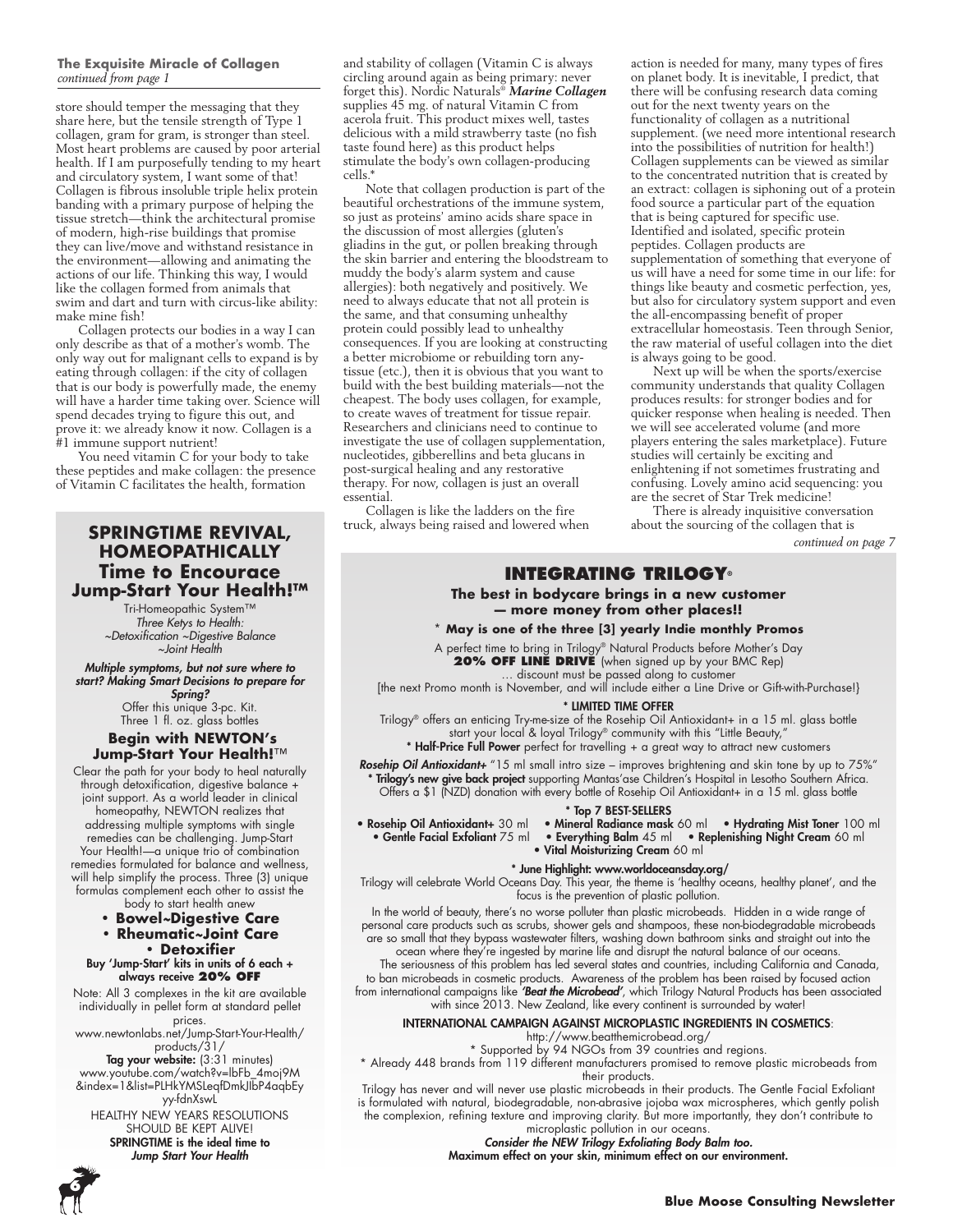#### **The Exquisite Miracle of Collagen**  *continued from page 6*

already on the market (and the bottom-feeders have not even gotten labels on their cheaper options yet). One intriguing line of investigation leads to the concern about the side-effects of glyphosate-effected-proteins (ground animals feeding on roundup-like fields all day), as the ever-abundant glycine molecule needed for collagen synthesis could be disrupted in any subtle manner that could be pernicious (intriguing research pending) with the glyphosates that are in the food chain and their influence. (Animal rights advocates and ecologists of the world will pay attention to this). The mysteries that lead to further investigation (and the courage it will take to tell the truth about the effects of our polluted environment) will identify and define better collagen sources, and comment on less good collagen sources. So, as I have warned about the fad of bone broth—beware the source of the animal you are dissecting for human health: there could be a trojan horse hidden somewhere in that trendy supplement. Clean animals, please, if you are harvesting nutritional supplements: (the better example will be the care that has been created for the best-quality Whey Protein Isolates {WPI} that we sell in our stores!!). Would you like your collagen from an animal that swims in clean waters for a living, or from some anonymous cow or pig, or even a farm-raised fish from dirty water pools in Asia? Salmon collagen—especially Arctic water salmon—will most likely remain the best standard for decades. Obviously, Nordic Naturals' source of wild caught Norwegian salmon as the guaranteed source for their *Marine Collagen* makes this product the uncontested best choice for the health care needs of the people in your community.

I predict that many inquisitive minds in the research and medical community—and in the health food stores—will be churning through the growing body of research to understand the benefit, use and application of collagen for natural health in the years ahead. I am writing this piece not to state facts but to stimulate dialogue: we all have much to learn. That said, we also need to know what customer may be interested in adding collagen to their diet, and we need to know—as gatekeepers to the best available products who are charged with keeping slinky, substandard products out of our stores—which products we are recommending as the best. Nordic Naturals® powerful M.A.P. sales pricing policy is certainly something else that should make you feel confident in staking your future sales with this industry leader.

Is optimal collagen production the secret to a stronger body? No doubt about it. There are many ways to add the essentials to help your body make collagen, but there are also now specialized products that can do that job better. My suggestion here is the same one that I have educated on for years (and I called one of my teachers and asked the question and got the same response—so I feel this is good information).

If I were building an endcap promo on Nordic Naturals® *Marine Collagen*, I would co-sell both Vitamin C and aloe vera along with this peptide-derived supplement. Aloe vera is important to assist with uptake and absorption, and **Aloe Life**® *Organic Whole leaf Aloe Juice*  concentrates are the only therapeutic aloes that can do the job. They are made better. Other possible support products would be products that help with absorption: any of the **Essential Formulas**® *Reg'Activ*® products, for their glutathione-producing benefits—maybe with the *Detox & Liver Health Reg'Activ*® product being the best; **Herb Pharm**® Organic *Better* 

THIS DEAL IS STILL HERE to make you more profit from Herb Pharm*®* **Perfect promo now through May 30th: Stress & Anxiety!**<br>PROMO PARAMETERS for two promo brackets Feature Products + Bonus Products: **MIX & MATCH any 12-24 of the Featured Products for a 20% discount MIX & MATCH any 25+ of the Featured Products for a 25% discount**  THROUGH MAY 30th. GROW BUSINESS with these items:

**FEATURED ITEMS:** three sizes of these easily-absorbed liquid extract blends • Anxiety Soother™ 1 oz., 2 oz. + 4 oz. • Stress Manager™ 1 oz., 2 oz. + 4 oz. because Nature knew there'd be days like this! herbs for rough days & herbs for rough weeks **BONUS ITEMS:** meet the discount levels by ordering the necessary number of Stress Manager™ and Anxiety Soother™ and you can order any number of Bonus Products that will also qualify for the same discount as the Bonus Items on your order. No minimum quantities for reorders. • Good Mood™ 1, 2 + 4 oz. • Nervous System Tonic™ 1, 2 + 4 oz. • Kava veggie caps 60 ct.

• Kava liquid extract 1, 2 + 4 oz. • Lemon Balm liquid extract (alcohol)  $1 + 4$  oz. • Lavender liquid extract 1 + 4 oz. • KIDS Lemon Balm Calm Glycerite™ 1 + 4 oz. Same discount structure applies to reorders

SPOT CHECK: If a customer seeks Certified-Organic Turmeric Root, what options are you showing them? Herb Pharm® offers Certified Organic Turmeric rhizome whole plant extract Maybe we have to learn a different way to offer Turmeric choices !?? ~ Why I love Herb Pharm: Herb Pharm® grinds their root into smaller particulates right before the extraction process begins on their farm, themselves; chopping inspected whole rhizomes into smaller pieces at the last step to avoid oxidation and retain the aroma and flavor. Herb Pharm® is Famous and respected for their State-of-the art testing for purity and potency. Liquid Turmeric: A lot of people don't immediately think about using a liquid extract, but it is very absorbable with minimal processing, Herb Pharm® prepares their Turmeric Extract from the rhizome of Curcuma longa plants which are certified organically grown (by Organic Certifiers). To assure optimal extraction of Turmeric's bioactive compounds, the rhizome is hand-harvested (most is machine harvested) when fully mature, is carefully processed and dried to retain its full color and aroma,and is then thoroughly extracted. I cannot think of a more reliable, superior quality Turmeric extract Liquid Turmeric is more versatile too: and for Golden Milk or Golden Milk Latte's, a properly-made extract is the easiest way to add turmeric to a beverage Herb Pharm® Turmeric liquid extract 1 oz., 2 oz.,+ 4 oz. on sale through July 31.

*Bitters* and maybe *Healthy Liver*™. Collagen benefits: Liver health. There is suggestion that certain essential oils are good topical adjuncts if assisting the skin for topical healing, and they may include: Lemon essential oil, Neroli essential oil, Geranium essential oil, Frankincense essential oil, and Carrot seed essential oil. Of course, the three best herbal skincare superstars would also be helpful: aloe vera, calendula oil and rosehip seed oil!!! Co-marketing essential oils; of course I recommend **Aroma Land**®, providing therapeutic essential oils for 31 years to the natural product industry from their blending facilities in Santa Fe, New Mexico.

Where to stock such a multi-purpose supplement? The most obvious space is on an endcap—center aisle—for the rest of the year. (I am always humored when I see how stores are coerced into endcapping me-too products, or overhyped/over-priced products at the helm of their sales aisles. If it were my store, I would use that space with precision and purpose, according to what I believed as a store owner, department buyer, as being best!). Is it unusual to consider an endcap of 24 bottles of Nordic Naturals® wildly delicious, easily-absorbed and totally pure *Marine Collagen*? To me, that is more than 24 chances for a new sale every day! It is obvious that the utility of collagen would have it placed in several sections of your store: logically in the Protein powder section and the Bone & Joint sections. Don't worry: people will ask for it and find it no matter where you place it. Be proactive: promote that you have Nordic Naturals® *Marine Collagen* on the front door and in the front window; on your website and in your social media; and in your newsletters and store signage: let people see the words: *Marine Collagen*.

If you are working your store as an education hub, then this is the perfect place to show this newly-advanced nutritional phenomenon: people will ask, what is that and why? Other exquisite places to stock the *Marine Collagen* are obviously in your outdoor living/Sports Nutrition section, your Heart Health and Digestive Care sections. The conversation on collagen is being brought forward, advanced and changed—it is as old as protein, but also now very new. Here is that next opportunity to engage new customers by being alive in the moment with nutritional supplements' constant advancements!

The miracle of exquisite collagen is always there in your body, 24/7: you do not NEED to supplement it. We cannot say there is a collagen deficiency. Collagen just goes on, antlikeconstantly building, protecting, developing as long as the body is alive: another miracle of life. There is, though, a difference between optimal construction and disaster-leaning inadequate construction. Collagen supplementation is the specialization of one component of protein nutrition—it is an advancement. It is not a substitute, but it does allow for greater focused supplementation that will bring further value to the nutrition aisles of your stores (especially when professional health care advisors start to recommend that people consider adding collagen supplements to their diet). Your intrepid, natural-market Moose speculator here also can predict that the market will quickly become saturated with non-helpful cheap collagen supplements—and this will be a serious problem. (do you want your collagen coming from Chinese cow or pig skin?). We in

*continued on page 8*